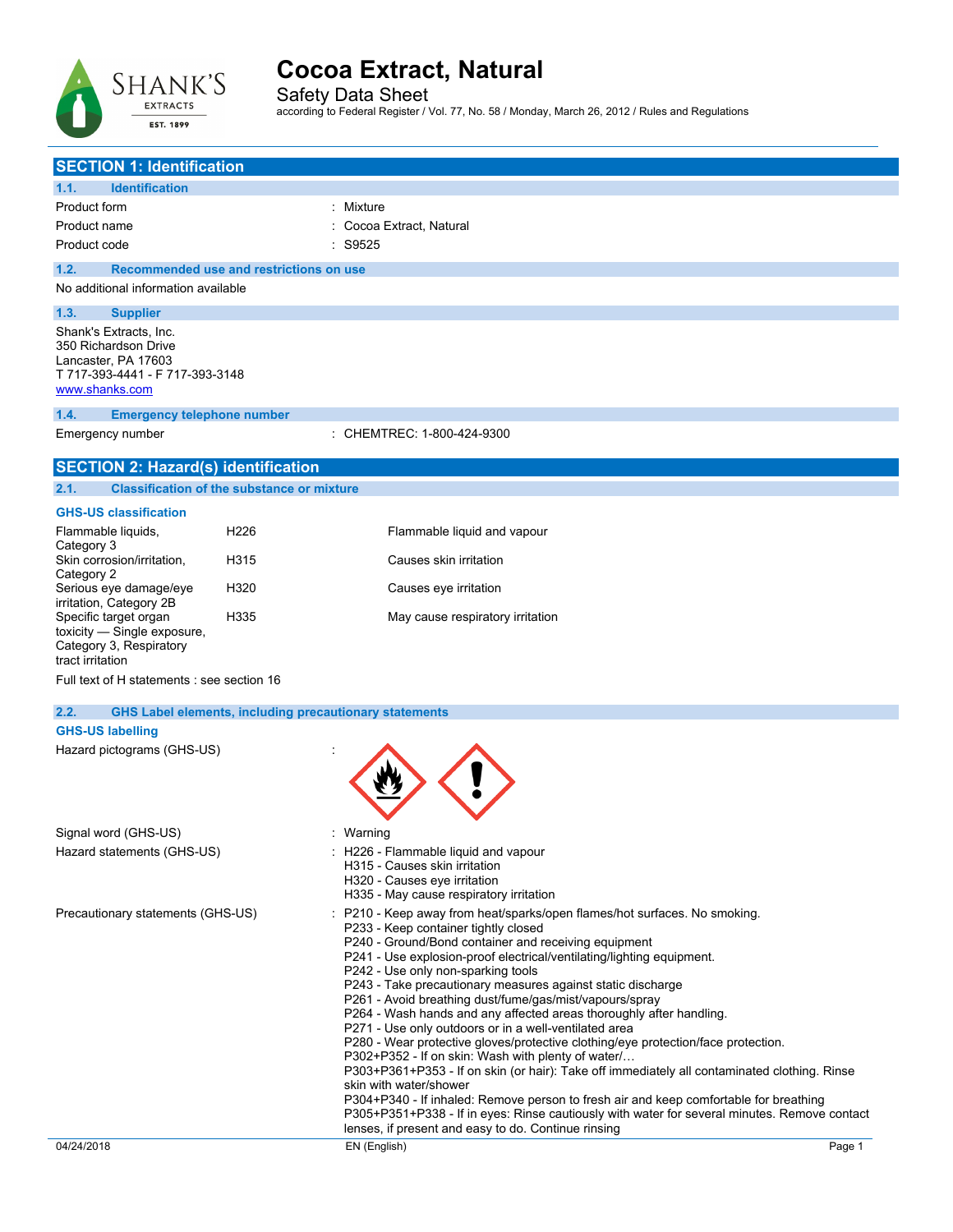Safety Data Sheet

according to Federal Register / Vol. 77, No. 58 / Monday, March 26, 2012 / Rules and Regulations

| P312 - Call a poison center or a doctor if you feel unwell                                    |  |
|-----------------------------------------------------------------------------------------------|--|
| P321 - Specific treatment see doctor if affected.                                             |  |
| P332+P313 - If skin irritation occurs: Get medical advice/attention                           |  |
| P337+P313 - If eye irritation persists: Get medical advice/attention                          |  |
| P362+P364 - Take off contaminated clothing and wash it before reuse                           |  |
| P370+P378 - In case of fire: Use ABC powder to extinguish                                     |  |
| P403+P233 - Store in a well-ventilated place. Keep container tightly closed                   |  |
| P403+P235 - Store in a well-ventilated place. Keep cool                                       |  |
| P405 - Store locked up                                                                        |  |
| P501 - Dispose of contents/container in accordance with local/regional/national/international |  |
| regulations.                                                                                  |  |
| 2.3.<br>Other hazards which do not result in classification                                   |  |
|                                                                                               |  |
| No additional information available                                                           |  |

**2.4. Unknown acute toxicity (GHS US)**

Not applicable

# **SECTION 3: Composition/information on ingredients**

**3.1. Substance**

Not applicable

**3.2. Mixture**

| <b>Name</b>           | <b>Product identifier</b> | $\frac{9}{6}$        | <b>GHS-US classification</b>                                                        |
|-----------------------|---------------------------|----------------------|-------------------------------------------------------------------------------------|
| trade name component* | (CAS No) Trade Secret     | 28.31151366<br>53087 | Flam. Lig. 2, H225<br>Skin Irrit. 2. H315<br>Eve Irrit, 2B, H320<br>STOT SE 3. H335 |

**\*Chemical name, CAS number and/or exact concentration have been withheld as a trade secret**

Full text of classification categories and H statements : see section 16

| <b>SECTION 4: First-aid measures</b>                                    |                                                                                                                                                                                                                                                                                               |  |
|-------------------------------------------------------------------------|-----------------------------------------------------------------------------------------------------------------------------------------------------------------------------------------------------------------------------------------------------------------------------------------------|--|
| 4.1.<br><b>Description of first aid measures</b>                        |                                                                                                                                                                                                                                                                                               |  |
| First-aid measures general                                              | : Never give anything by mouth to an unconscious person. If you feel unwell, seek medical<br>advice (show the label where possible). Call a poison center or a doctor if you feel unwell.                                                                                                     |  |
| First-aid measures after inhalation                                     | : Remove person to fresh air and keep comfortable for breathing. Allow victim to breathe fresh<br>air. Allow the victim to rest. Call a poison center or a doctor if you feel unwell.                                                                                                         |  |
| First-aid measures after skin contact                                   | : Rinse skin with water/shower. Remove/Take off immediately all contaminated clothing. If skin<br>irritation occurs: Get medical advice/attention.                                                                                                                                            |  |
| First-aid measures after eye contact                                    | : Rinse immediately with plenty of water. Obtain medical attention if pain, blinking or redness<br>persist. Rinse cautiously with water for several minutes. Remove contact lenses, if present and<br>easy to do. Continue rinsing. If eye irritation persists: Get medical advice/attention. |  |
| First-aid measures after ingestion                                      | : Rinse mouth. Do NOT induce vomiting. Obtain emergency medical attention. Call a poison<br>center or a doctor if you feel unwell.                                                                                                                                                            |  |
| 4.2.<br>Most important symptoms and effects (acute and delayed)         |                                                                                                                                                                                                                                                                                               |  |
| Potential adverse human health effects and<br>symptoms                  | : Based on available data, the classification criteria are not met.                                                                                                                                                                                                                           |  |
| Symptoms/injuries                                                       | : Not expected to present a significant hazard under anticipated conditions of normal use.                                                                                                                                                                                                    |  |
| Symptoms/injuries after inhalation                                      | : May cause respiratory irritation.                                                                                                                                                                                                                                                           |  |
| Symptoms/injuries after skin contact                                    | : Irritation.                                                                                                                                                                                                                                                                                 |  |
| Symptoms/injuries after eye contact                                     | : Mild eye irritation.                                                                                                                                                                                                                                                                        |  |
| 4.3.<br>Immediate medical attention and special treatment, if necessary |                                                                                                                                                                                                                                                                                               |  |
| Treat symptomatically.                                                  |                                                                                                                                                                                                                                                                                               |  |
| <b>SECTION 5: Fire-fighting measures</b>                                |                                                                                                                                                                                                                                                                                               |  |
| Suitable (and unsuitable) extinguishing media<br>5.1.                   |                                                                                                                                                                                                                                                                                               |  |
| Suitable extinguishing media                                            | : Sand. Water spray. Dry powder. Foam. Carbon dioxide.                                                                                                                                                                                                                                        |  |
| Unsuitable extinguishing media                                          | : Do not use a heavy water stream.                                                                                                                                                                                                                                                            |  |
| 5.2.<br>Specific hazards arising from the chemical                      |                                                                                                                                                                                                                                                                                               |  |
| Fire hazard                                                             | : Flammable liquid and vapour.                                                                                                                                                                                                                                                                |  |
| <b>Explosion hazard</b>                                                 | : May form flammable/explosive vapour-air mixture.                                                                                                                                                                                                                                            |  |
| Reactivity                                                              | : Flammable liquid and vapour.                                                                                                                                                                                                                                                                |  |
| 04/24/2018                                                              | EN (English)<br>2/8                                                                                                                                                                                                                                                                           |  |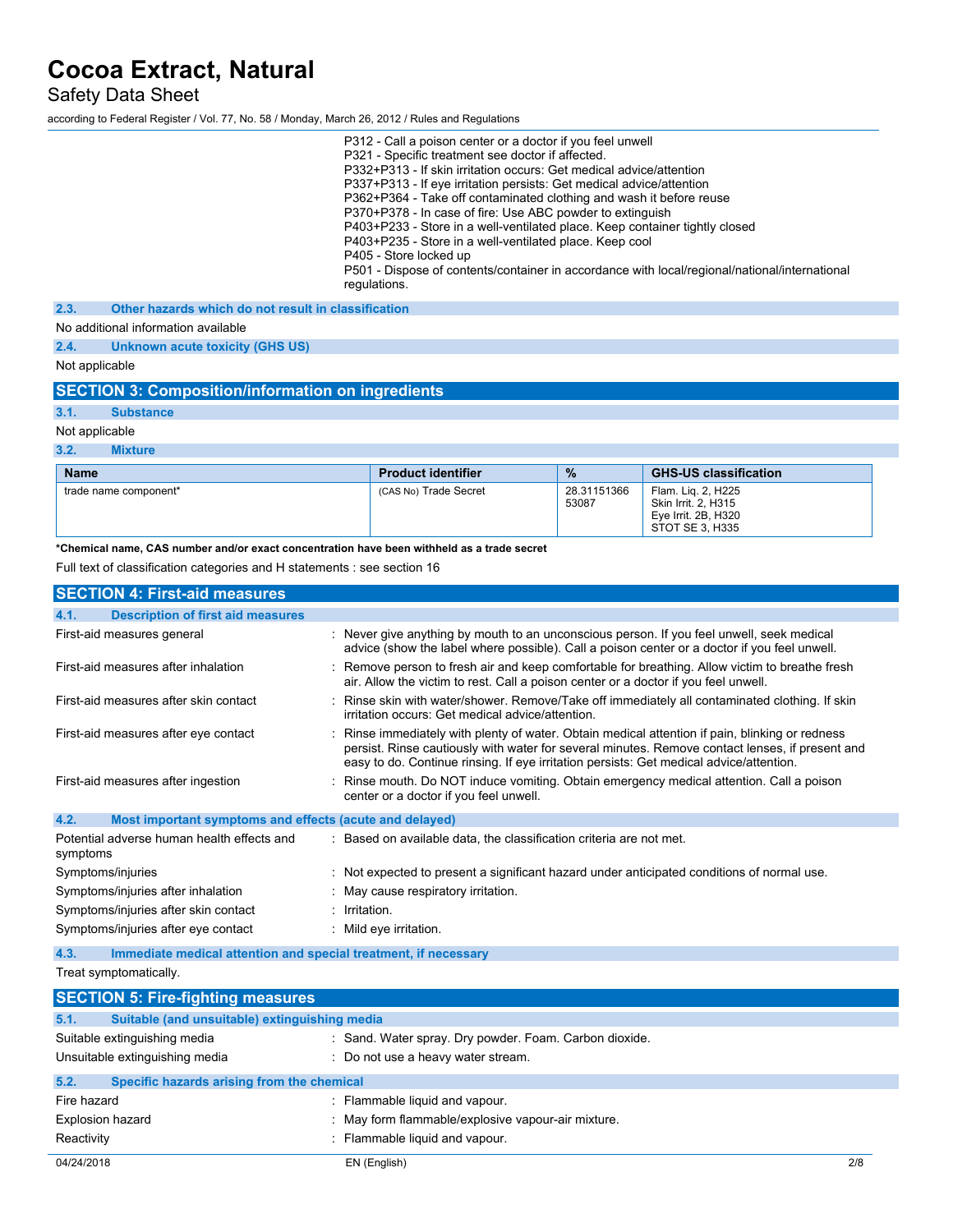Safety Data Sheet

according to Federal Register / Vol. 77, No. 58 / Monday, March 26, 2012 / Rules and Regulations

| 5.3.                           | Special protective equipment and precautions for fire-fighters |                                                                                                                                                                                                                                                                                                                                                                                                                                                                                                                                                                                                                                                                                                                                             |  |
|--------------------------------|----------------------------------------------------------------|---------------------------------------------------------------------------------------------------------------------------------------------------------------------------------------------------------------------------------------------------------------------------------------------------------------------------------------------------------------------------------------------------------------------------------------------------------------------------------------------------------------------------------------------------------------------------------------------------------------------------------------------------------------------------------------------------------------------------------------------|--|
|                                | Firefighting instructions                                      | : Use water spray or fog for cooling exposed containers. Exercise caution when fighting any<br>chemical fire. Prevent fire-fighting water from entering environment.                                                                                                                                                                                                                                                                                                                                                                                                                                                                                                                                                                        |  |
| Protection during firefighting |                                                                | Do not enter fire area without proper protective equipment, including respiratory protection. Do<br>not attempt to take action without suitable protective equipment. Self-contained breathing<br>apparatus. Complete protective clothing.                                                                                                                                                                                                                                                                                                                                                                                                                                                                                                  |  |
|                                | <b>SECTION 6: Accidental release measures</b>                  |                                                                                                                                                                                                                                                                                                                                                                                                                                                                                                                                                                                                                                                                                                                                             |  |
| 6.1.                           |                                                                | Personal precautions, protective equipment and emergency procedures                                                                                                                                                                                                                                                                                                                                                                                                                                                                                                                                                                                                                                                                         |  |
|                                | General measures                                               | : Remove ignition sources. Use special care to avoid static electric charges. No open flames. No<br>smoking.                                                                                                                                                                                                                                                                                                                                                                                                                                                                                                                                                                                                                                |  |
| 6.1.1.                         | For non-emergency personnel                                    |                                                                                                                                                                                                                                                                                                                                                                                                                                                                                                                                                                                                                                                                                                                                             |  |
|                                | Emergency procedures                                           | : Ventilate spillage area. Evacuate unnecessary personnel. No open flames, no sparks, and no<br>smoking. Avoid breathing dust/fume/gas/mist/vapours/spray. Avoid contact with skin and eyes.                                                                                                                                                                                                                                                                                                                                                                                                                                                                                                                                                |  |
| 6.1.2.                         | For emergency responders                                       |                                                                                                                                                                                                                                                                                                                                                                                                                                                                                                                                                                                                                                                                                                                                             |  |
|                                | Protective equipment                                           | Do not attempt to take action without suitable protective equipment. Equip cleanup crew with<br>proper protection. For further information refer to section 8: "Exposure controls/personal<br>protection".                                                                                                                                                                                                                                                                                                                                                                                                                                                                                                                                  |  |
|                                | <b>Emergency procedures</b>                                    | : Ventilate area.                                                                                                                                                                                                                                                                                                                                                                                                                                                                                                                                                                                                                                                                                                                           |  |
| 6.2.                           | <b>Environmental precautions</b>                               |                                                                                                                                                                                                                                                                                                                                                                                                                                                                                                                                                                                                                                                                                                                                             |  |
|                                |                                                                | Avoid release to the environment. Prevent entry to sewers and public waters. Notify authorities if liquid enters sewers or public waters.                                                                                                                                                                                                                                                                                                                                                                                                                                                                                                                                                                                                   |  |
| 6.3.                           | Methods and material for containment and cleaning up           |                                                                                                                                                                                                                                                                                                                                                                                                                                                                                                                                                                                                                                                                                                                                             |  |
|                                | Methods for cleaning up                                        | : Take up liquid spill into absorbent material. Soak up spills with inert solids, such as clay or<br>diatomaceous earth as soon as possible. Collect spillage. Store away from other materials.<br>Notify authorities if product enters sewers or public waters.                                                                                                                                                                                                                                                                                                                                                                                                                                                                            |  |
|                                | Other information                                              | Dispose of materials or solid residues at an authorized site.                                                                                                                                                                                                                                                                                                                                                                                                                                                                                                                                                                                                                                                                               |  |
| 6.4.                           | <b>Reference to other sections</b>                             |                                                                                                                                                                                                                                                                                                                                                                                                                                                                                                                                                                                                                                                                                                                                             |  |
|                                |                                                                | See Heading 8. Exposure controls and personal protection. For further information refer to section 13.                                                                                                                                                                                                                                                                                                                                                                                                                                                                                                                                                                                                                                      |  |
|                                | <b>SECTION 7: Handling and storage</b>                         |                                                                                                                                                                                                                                                                                                                                                                                                                                                                                                                                                                                                                                                                                                                                             |  |
| 7.1.                           | <b>Precautions for safe handling</b>                           |                                                                                                                                                                                                                                                                                                                                                                                                                                                                                                                                                                                                                                                                                                                                             |  |
|                                | Additional hazards when processed                              | : Handle empty containers with care because residual vapours are flammable.                                                                                                                                                                                                                                                                                                                                                                                                                                                                                                                                                                                                                                                                 |  |
|                                | Precautions for safe handling                                  | : Wash hands and other exposed areas with mild soap and water before eating, drinking or<br>smoking and when leaving work. Provide good ventilation in process area to prevent formation<br>of vapour. No open flames. No smoking. Keep away from heat, hot surfaces, sparks, open<br>flames and other ignition sources. No smoking. Ground/bond container and receiving<br>equipment. Use only non-sparking tools. Take precautionary measures against static<br>discharge. Flammable vapours may accumulate in the container. Use explosion-proof<br>equipment. Wear personal protective equipment. Use only outdoors or in a well-ventilated area.<br>Avoid breathing dust/fume/gas/mist/vapours/spray. Avoid contact with skin and eyes |  |
|                                | Hygiene measures                                               | : Wash contaminated clothing before reuse. Do not eat, drink or smoke when using this product.<br>Always wash hands after handling the product.                                                                                                                                                                                                                                                                                                                                                                                                                                                                                                                                                                                             |  |
| 7.2.                           | Conditions for safe storage, including any incompatibilities   |                                                                                                                                                                                                                                                                                                                                                                                                                                                                                                                                                                                                                                                                                                                                             |  |
|                                | Technical measures                                             | : Proper grounding procedures to avoid static electricity should be followed. Ground/bond<br>container and receiving equipment.                                                                                                                                                                                                                                                                                                                                                                                                                                                                                                                                                                                                             |  |
|                                | Storage conditions                                             | : Keep only in the original container in a cool, well ventilated place away from : acids and bases.<br>Store in a well-ventilated place. Keep cool. Keep container tightly closed. Store locked up.                                                                                                                                                                                                                                                                                                                                                                                                                                                                                                                                         |  |
| Incompatible products          |                                                                | Strong bases. Strong acids.                                                                                                                                                                                                                                                                                                                                                                                                                                                                                                                                                                                                                                                                                                                 |  |

# **SECTION 8: Exposure controls/personal protection**

# **8.1. Control parameters**

| trade name component |                                     |                        |
|----------------------|-------------------------------------|------------------------|
| <b>ACGIH</b>         | ACGIH STEL (ppm)                    | $1000$ ppm             |
| <b>OSHA</b>          | OSHA PEL (TWA) (mg/m <sup>3</sup> ) | 1900 mg/m <sup>3</sup> |
| <b>OSHA</b>          | OSHA PEL (TWA) (ppm)                | $1000$ ppm             |
| 04/24/2018           | EN (English)                        | 3/8                    |

Incompatible materials **incompatible materials** : Sources of ignition. Direct sunlight. Heat sources.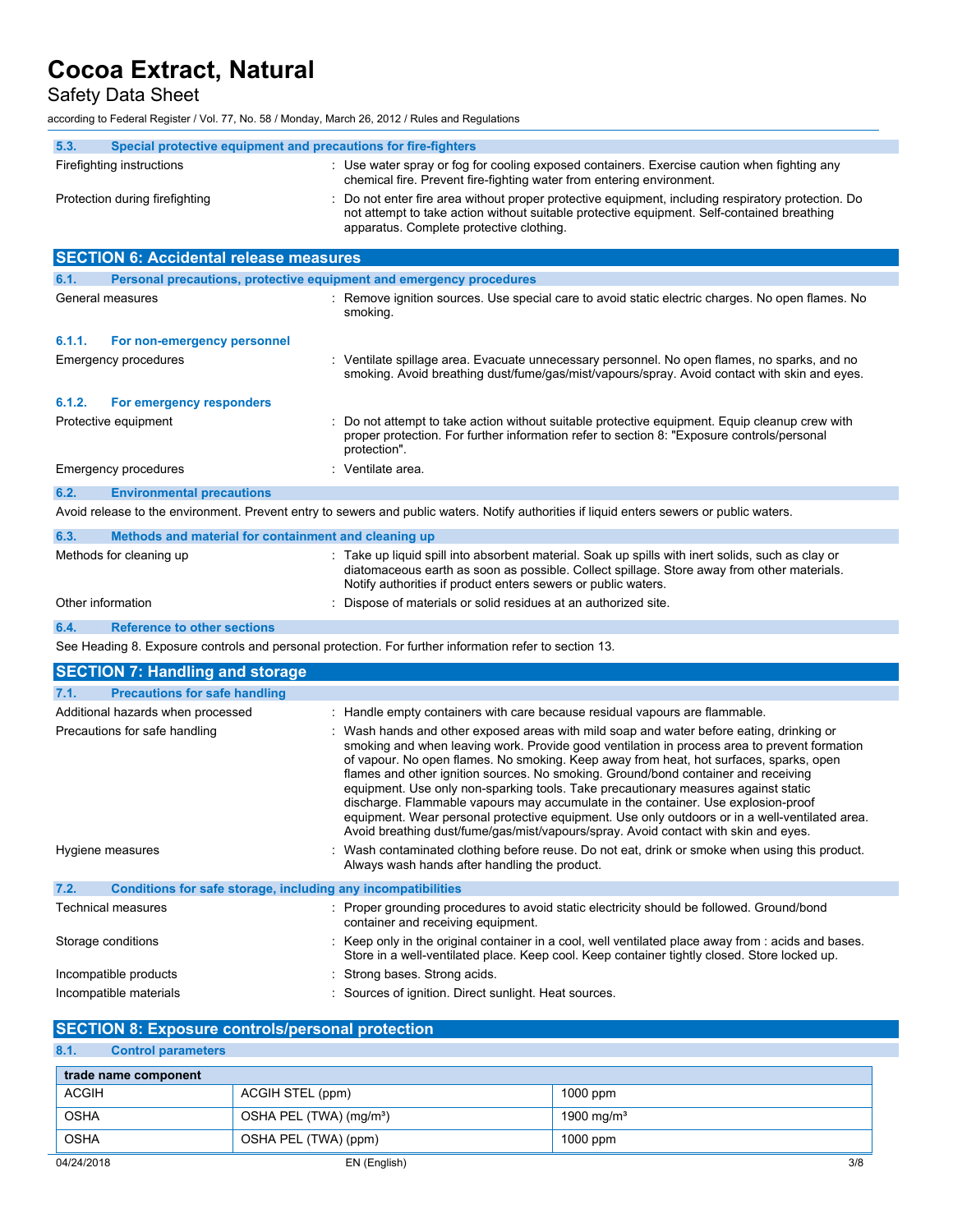# Safety Data Sheet

according to Federal Register / Vol. 77, No. 58 / Monday, March 26, 2012 / Rules and Regulations

| trade name component |                                        |                        |
|----------------------|----------------------------------------|------------------------|
| <b>IDLH</b>          | US IDLH (ppm)                          | 3300 ppm (10% LEL)     |
| <b>NIOSH</b>         | NIOSH REL $(TWA)$ (mg/m <sup>3</sup> ) | 1900 mg/m <sup>3</sup> |
| <b>NIOSH</b>         | NIOSH REL (TWA) (ppm)                  | $1000$ ppm             |

#### **8.2. Appropriate engineering controls**

Appropriate engineering controls : Ensure good ventilation of the work station. Environmental exposure controls : Avoid release to the environment.

### **8.3. Individual protection measures/Personal protective equipment**

#### **Personal protective equipment:**

Avoid all unnecessary exposure.

#### **Hand protection:**

Wear protective gloves/protective clothing/eye protection/face protection. protective gloves

### **Eye protection:**

Chemical goggles or safety glasses. Safety glasses

#### **Skin and body protection:**

Wear suitable protective clothing

### **Respiratory protection:**

Wear appropriate mask

#### **Other information:**

Do not eat, drink or smoke during use.

| <b>SECTION 9: Physical and chemical properties</b>            |                     |  |
|---------------------------------------------------------------|---------------------|--|
| Information on basic physical and chemical properties<br>9.1. |                     |  |
| Physical state                                                | : Liquid            |  |
| Colour                                                        | : dark brown        |  |
| Odour                                                         | : Cocoa             |  |
| Odour threshold                                               | : No data available |  |
| рH                                                            | : No data available |  |
| Melting point                                                 | : Not applicable    |  |
| Freezing point                                                | : No data available |  |
| Boiling point                                                 | : No data available |  |
| Flash point                                                   | : $31^{\circ}$ C    |  |
| Relative evaporation rate (butylacetate=1)                    | : No data available |  |
| Flammability (solid, gas)                                     | : Not applicable.   |  |
| Vapour pressure                                               | : No data available |  |
| Relative vapour density at 20 °C                              | : No data available |  |
| Relative density                                              | $: 0.949 - 0.999$   |  |
| Solubility                                                    | : No data available |  |
| Log Pow                                                       | : No data available |  |
| Auto-ignition temperature                                     | : No data available |  |
| Decomposition temperature                                     | : No data available |  |
| Viscosity, kinematic                                          | : No data available |  |
| Viscosity, dynamic                                            | : No data available |  |
| <b>Explosive limits</b>                                       | : No data available |  |
| <b>Explosive properties</b>                                   | : No data available |  |
| Oxidising properties                                          | : No data available |  |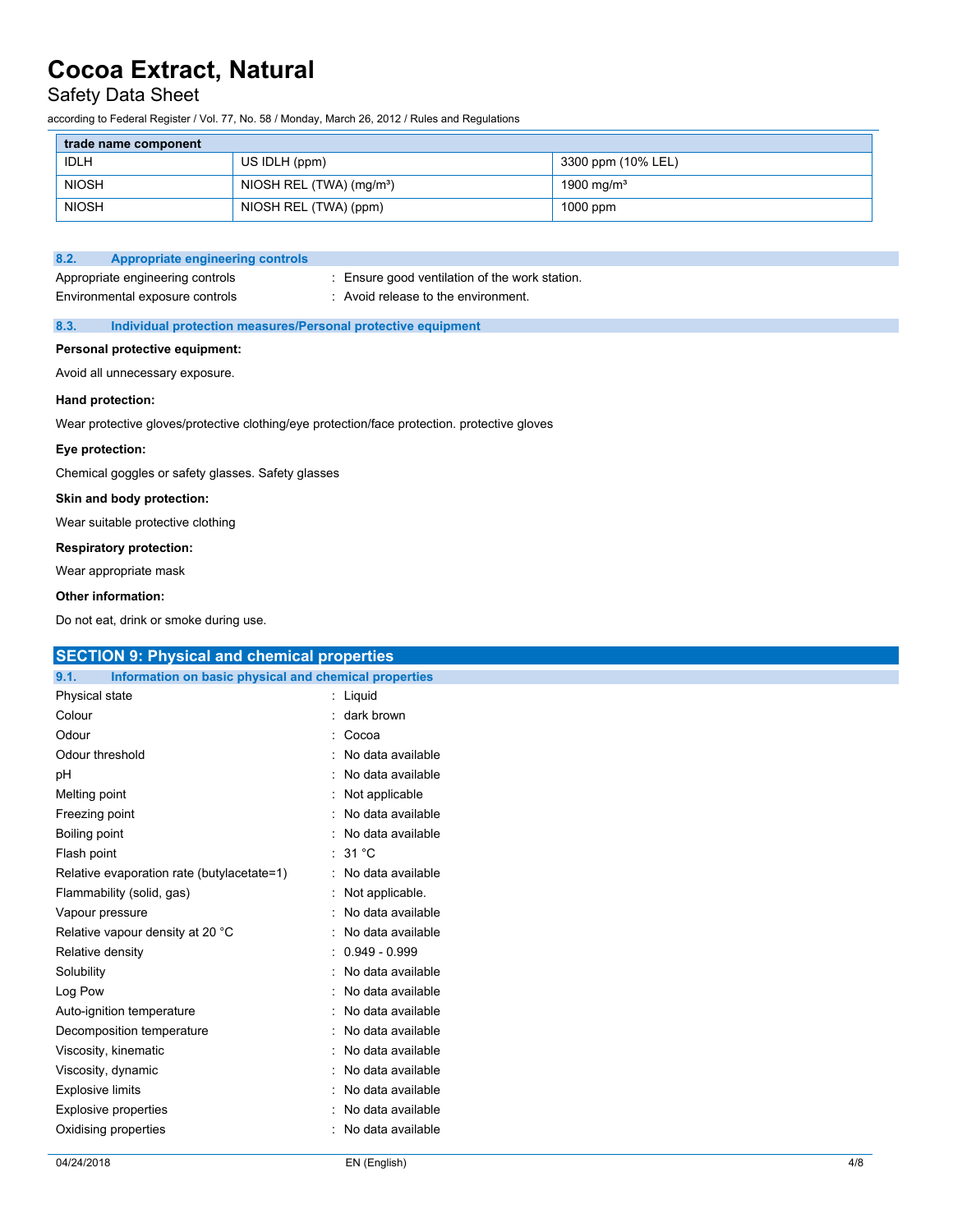# Safety Data Sheet

according to Federal Register / Vol. 77, No. 58 / Monday, March 26, 2012 / Rules and Regulations

### **9.2. Other information**

No additional information available

### **SECTION 10: Stability and reactivity**

**10.1. Reactivity**

Flammable liquid and vapour.

#### **10.2. Chemical stability**

Flammable liquid and vapour. May form flammable/explosive vapour-air mixture.

## **10.3. Possibility of hazardous reactions**

Not established.

#### **10.4. Conditions to avoid**

Direct sunlight. Extremely high or low temperatures. Open flame. Overheating. Sparks. Avoid contact with hot surfaces. Heat. No flames, no sparks. Eliminate all sources of ignition.

#### **10.5. Incompatible materials**

Strong acids. Strong bases.

#### **10.6. Hazardous decomposition products**

fume. Carbon monoxide. Carbon dioxide. May release flammable gases.

# **SECTION 11: Toxicological information**

| 11.1. | Information on toxicological effects |  |  |
|-------|--------------------------------------|--|--|
|       |                                      |  |  |

| Acute toxicity |
|----------------|
|                |

Acute toxicity **in the case of the Case of the Case of the Case of the Case of the Case of the Case of the Case of the Case of the Case of the Case of the Case of the Case of the Case of the Case of the Case of the Case of** 

| trade name component              |                           |
|-----------------------------------|---------------------------|
| LD50 oral rat                     | 7060 mg/kg                |
| LC50 inhalation rat (mg/l)        | 124.7 mg/l/4h             |
| Skin corrosion/irritation         | : Causes skin irritation. |
| Serious eye damage/irritation     | Causes eye irritation.    |
| Respiratory or skin sensitisation | : Not classified          |
| Germ cell mutagenicity            | : Not classified          |
| Carcinogenicity                   | : Not classified          |

| trade name component                                   |                                                                                            |
|--------------------------------------------------------|--------------------------------------------------------------------------------------------|
| <b>IARC</b> group                                      | - Carcinogenic to humans                                                                   |
| In OSHA Hazard Communication Carcinogen<br>list        | Yes                                                                                        |
| Reproductive toxicity                                  | Not classified                                                                             |
| Specific target organ toxicity (single exposure)       | : May cause respiratory irritation.                                                        |
| Specific target organ toxicity (repeated<br>exposure)  | : Not classified                                                                           |
| Aspiration hazard                                      | Not classified                                                                             |
| Potential adverse human health effects and<br>symptoms | : Based on available data, the classification criteria are not met.                        |
| Symptoms/injuries                                      | : Not expected to present a significant hazard under anticipated conditions of normal use. |
| Symptoms/injuries after inhalation                     | : May cause respiratory irritation.                                                        |
| Symptoms/injuries after skin contact                   | $:$ Irritation.                                                                            |
| Symptoms/injuries after eye contact                    | Mild eye irritation.                                                                       |

| <b>SECTION 12: Ecological information</b> |                                                                                                                           |  |  |  |
|-------------------------------------------|---------------------------------------------------------------------------------------------------------------------------|--|--|--|
| 12.1.<br><b>Toxicity</b>                  |                                                                                                                           |  |  |  |
| Ecology - general                         | : The product is not considered harmful to aquatic organisms or to cause long-term adverse<br>effects in the environment. |  |  |  |
| trade name component                      |                                                                                                                           |  |  |  |
| LC50 fishes 1                             | 12.0 - 16.0 ml/l (Exposure time: 96 h - Species: Oncorhynchus mykiss [static])                                            |  |  |  |
|                                           |                                                                                                                           |  |  |  |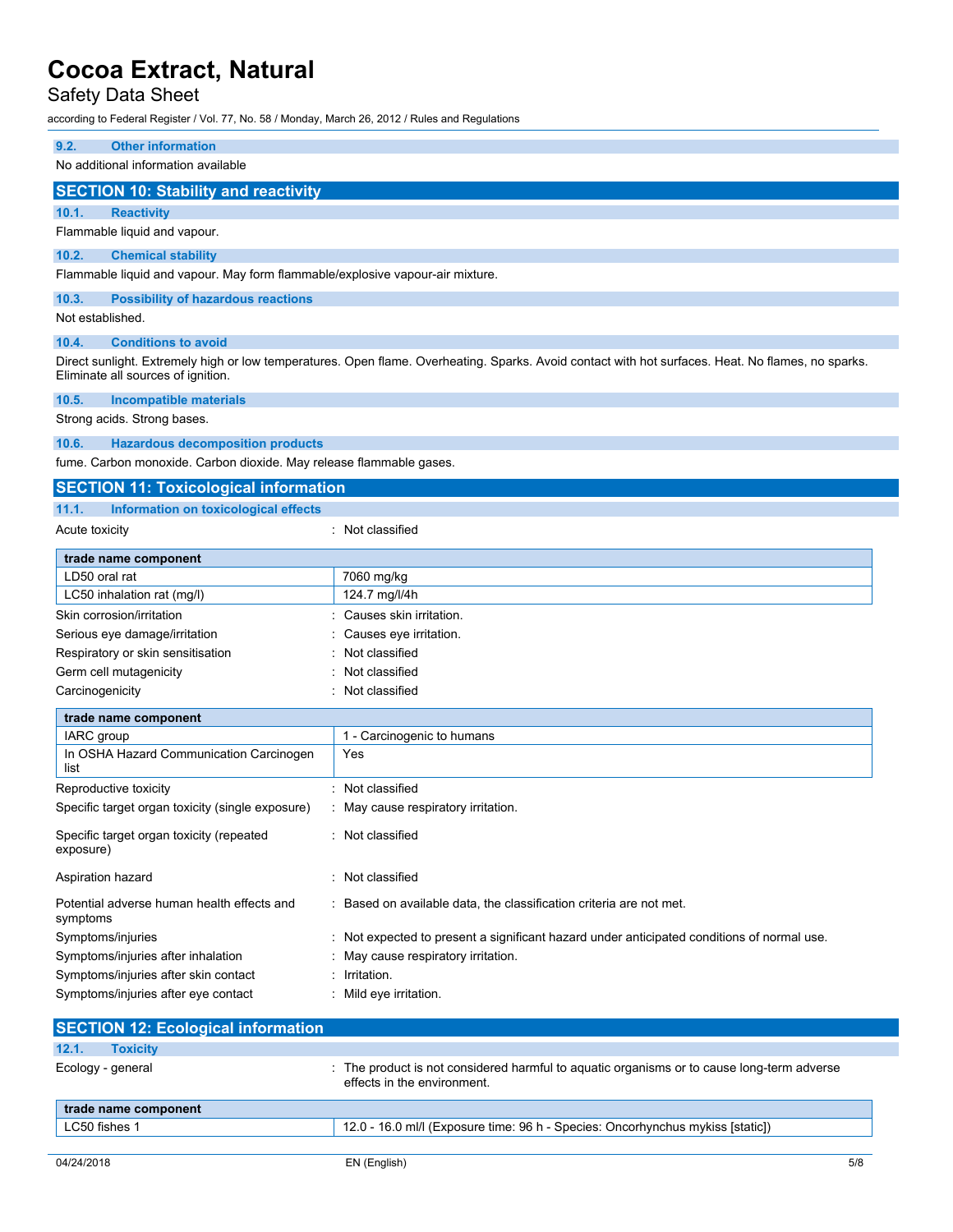# Safety Data Sheet

according to Federal Register / Vol. 77, No. 58 / Monday, March 26, 2012 / Rules and Regulations

| trade name component                          |                                                                          |  |
|-----------------------------------------------|--------------------------------------------------------------------------|--|
| EC50 Daphnia 1                                | 9268 - 14221 mg/l (Exposure time: 48 h - Species: Daphnia magna)         |  |
| LC50 fish 2                                   | > 100 mg/l (Exposure time: 96 h - Species: Pimephales promelas [static]) |  |
| EC50 Daphnia 2                                | 2 mg/l (Exposure time: 48 h - Species: Daphnia magna [Static])           |  |
| 12.2.<br><b>Persistence and degradability</b> |                                                                          |  |
| <b>Cocoa Extract, Natural</b>                 |                                                                          |  |
| Persistence and degradability                 | Not established.                                                         |  |
| 12.3.<br><b>Bioaccumulative potential</b>     |                                                                          |  |
| <b>Cocoa Extract, Natural</b>                 |                                                                          |  |
| Bioaccumulative potential<br>Not established. |                                                                          |  |
| trade name component                          |                                                                          |  |
| Log Pow                                       | $-0.32$                                                                  |  |
| 12.4.<br><b>Mobility in soil</b>              |                                                                          |  |
| No additional information available           |                                                                          |  |

**12.5. Other adverse effects**

Other information **COLOGY COLOGY COLOGY COLOGY COLOGY COLOGY COLOGY COLOGY COLOGY COLOGY COLOGY COLOGY COLOGY COLOGY COLOGY COLOGY COLOGY COLOGY COLOGY COLOGY COLOGY COLOGY COLOG** 

| <b>SECTION 13: Disposal considerations</b>                            |                                                                                                                                                                            |  |  |  |
|-----------------------------------------------------------------------|----------------------------------------------------------------------------------------------------------------------------------------------------------------------------|--|--|--|
| 13.1.<br><b>Disposal methods</b>                                      |                                                                                                                                                                            |  |  |  |
| Waste treatment methods<br>Product/Packaging disposal recommendations | : Dispose of contents/container in accordance with licensed collector's sorting instructions.<br>: Dispose in a safe manner in accordance with local/national regulations. |  |  |  |
| Additional information                                                | : Handle empty containers with care because residual vapours are flammable. Flammable<br>vapours may accumulate in the container.                                          |  |  |  |
| Ecology - waste materials                                             | : Avoid release to the environment.                                                                                                                                        |  |  |  |
| <b>SECTION 14: Transport information</b>                              |                                                                                                                                                                            |  |  |  |
| <b>Department of Transportation (DOT)</b>                             |                                                                                                                                                                            |  |  |  |

In accordance with DOT

UN-No.(DOT) : UN1197 Proper Shipping Name (DOT) : Extracts, flavoring, liquid Packing group (DOT) **interest and the Contract Contract Contract Contract Contract Contract Contract Contract Contract Contract Contract Contract Contract Contract Contract Contract Contract Contract Contract Contract Cont** Hazard labels (DOT) **in the set of the COV** and Security 1: 3 - Flammable liquid

- Transport document description : UN1197 Extracts, flavoring, liquid, 3, III
	-
	-
- Class (DOT) **State 2** and Combustible liquid 49 CFR 173.120
	-
	-



DOT Packaging Non Bulk (49 CFR 173.xxx) : 203 DOT Packaging Bulk (49 CFR 173.xxx) : 242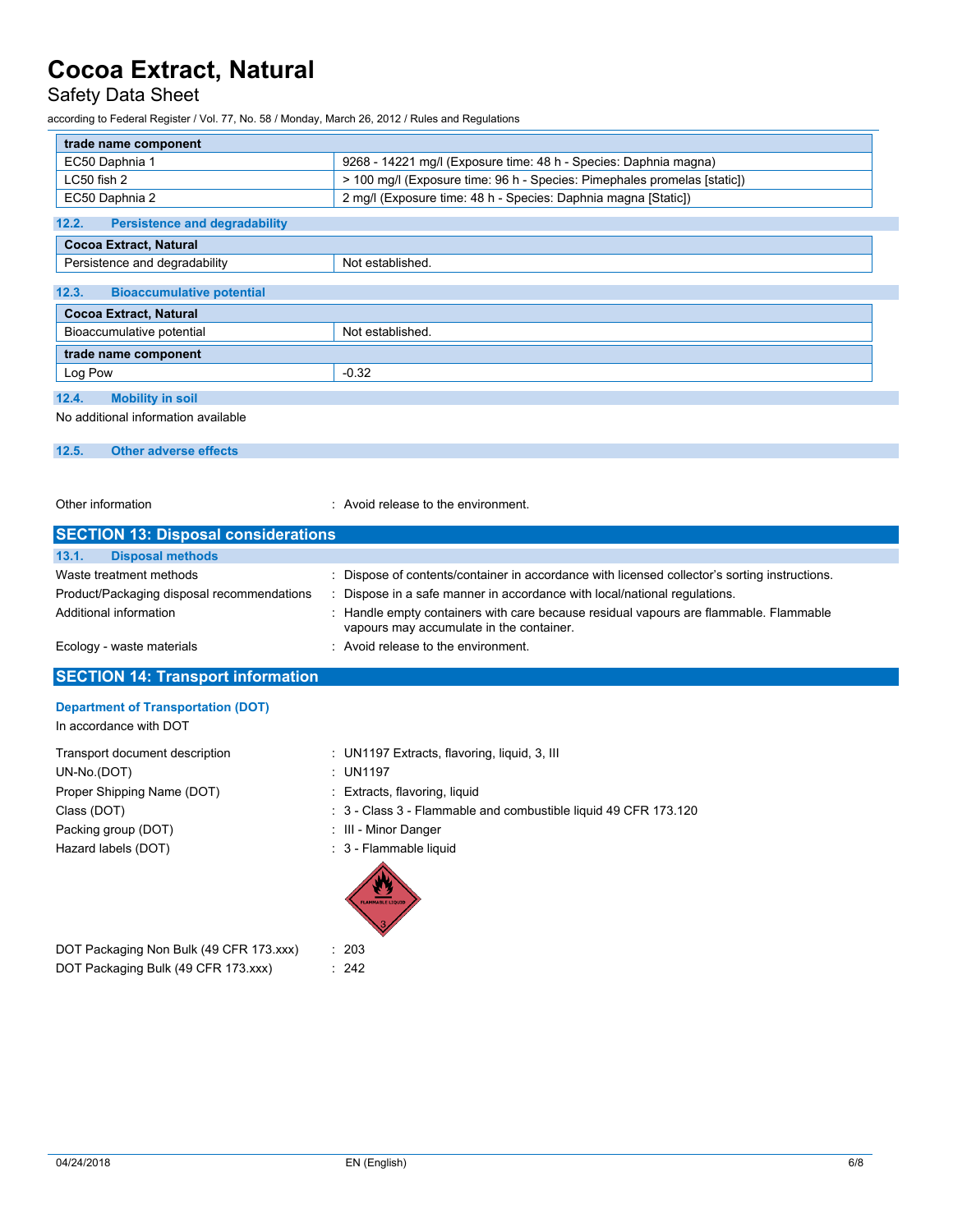Safety Data Sheet

according to Federal Register / Vol. 77, No. 58 / Monday, March 26, 2012 / Rules and Regulations

| DOT Special Provisions (49 CFR 172.102)                                    | : B1 - If the material has a flash point at or above 38 C (100 F) and below 93 C (200 F), then the<br>bulk packaging requirements of 173.241 of this subchapter are applicable. If the material has a<br>flash point of less than 38 C (100 F), then the bulk packaging requirements of 173.242 of this<br>subchapter are applicable.<br>IB3 - Authorized IBCs: Metal (31A, 31B and 31N); Rigid plastics (31H1 and 31H2); Composite<br>(31HZ1 and 31HA2, 31HB2, 31HN2, 31HD2 and 31HH2). Additional Requirement: Only liquids<br>with a vapor pressure less than or equal to 110 kPa at 50 C (1.1 bar at 122 F), or 130 kPa at 55<br>C (1.3 bar at 131 F) are authorized, except for UN2672 (also see Special Provision IP8 in Table<br>2 for UN2672).<br>T2 - 1.5 178.274(d)(2) Normal 178.275(d)(3)<br>TP1 - The maximum degree of filling must not exceed the degree of filling determined by the<br>following: Degree of filling = $97 / (1 + a (tr - tf))$ Where: tr is the maximum mean bulk<br>temperature during transport, and tf is the temperature in degrees celsius of the liquid during<br>filling. |
|----------------------------------------------------------------------------|-------------------------------------------------------------------------------------------------------------------------------------------------------------------------------------------------------------------------------------------------------------------------------------------------------------------------------------------------------------------------------------------------------------------------------------------------------------------------------------------------------------------------------------------------------------------------------------------------------------------------------------------------------------------------------------------------------------------------------------------------------------------------------------------------------------------------------------------------------------------------------------------------------------------------------------------------------------------------------------------------------------------------------------------------------------------------------------------------------------------|
| DOT Packaging Exceptions (49 CFR 173.xxx)                                  | : 150                                                                                                                                                                                                                                                                                                                                                                                                                                                                                                                                                                                                                                                                                                                                                                                                                                                                                                                                                                                                                                                                                                             |
| DOT Quantity Limitations Passenger aircraft/rail : 60 L<br>(49 CFR 173.27) |                                                                                                                                                                                                                                                                                                                                                                                                                                                                                                                                                                                                                                                                                                                                                                                                                                                                                                                                                                                                                                                                                                                   |
| DOT Quantity Limitations Cargo aircraft only (49 : 220 L<br>CFR 175.75)    |                                                                                                                                                                                                                                                                                                                                                                                                                                                                                                                                                                                                                                                                                                                                                                                                                                                                                                                                                                                                                                                                                                                   |
| DOT Vessel Stowage Location                                                | : A - The material may be stowed "on deck" or "under deck" on a cargo vessel and on a<br>passenger vessel.                                                                                                                                                                                                                                                                                                                                                                                                                                                                                                                                                                                                                                                                                                                                                                                                                                                                                                                                                                                                        |
| Emergency Response Guide (ERG) Number                                      | : 127                                                                                                                                                                                                                                                                                                                                                                                                                                                                                                                                                                                                                                                                                                                                                                                                                                                                                                                                                                                                                                                                                                             |
| Other information                                                          | : No supplementary information available.                                                                                                                                                                                                                                                                                                                                                                                                                                                                                                                                                                                                                                                                                                                                                                                                                                                                                                                                                                                                                                                                         |
| <b>TDG</b>                                                                 |                                                                                                                                                                                                                                                                                                                                                                                                                                                                                                                                                                                                                                                                                                                                                                                                                                                                                                                                                                                                                                                                                                                   |
| <b>Transport by sea</b>                                                    |                                                                                                                                                                                                                                                                                                                                                                                                                                                                                                                                                                                                                                                                                                                                                                                                                                                                                                                                                                                                                                                                                                                   |
| Air transport                                                              |                                                                                                                                                                                                                                                                                                                                                                                                                                                                                                                                                                                                                                                                                                                                                                                                                                                                                                                                                                                                                                                                                                                   |
| Transport document description (IATA)<br>UN-No.(IATA)                      | : UN 1197 Extracts, flavouring, liquid, 3, III<br>: 1197                                                                                                                                                                                                                                                                                                                                                                                                                                                                                                                                                                                                                                                                                                                                                                                                                                                                                                                                                                                                                                                          |
| Proper Shipping Name (IATA)                                                | : Extracts, flavouring, liquid                                                                                                                                                                                                                                                                                                                                                                                                                                                                                                                                                                                                                                                                                                                                                                                                                                                                                                                                                                                                                                                                                    |
| Class (IATA)                                                               | : 3 - Flammable Liquids                                                                                                                                                                                                                                                                                                                                                                                                                                                                                                                                                                                                                                                                                                                                                                                                                                                                                                                                                                                                                                                                                           |
| Packing group (IATA)                                                       | : III - Minor Danger                                                                                                                                                                                                                                                                                                                                                                                                                                                                                                                                                                                                                                                                                                                                                                                                                                                                                                                                                                                                                                                                                              |

| <b>SECTION 15: Regulatory information</b> |
|-------------------------------------------|
| 15.1. US Federal regulations              |
|                                           |

### **trade name component**

Listed on the United States TSCA (Toxic Substances Control Act) inventory

### **15.2. International regulations**

## **CANADA**

**trade name component**

Listed on the Canadian DSL (Domestic Sustances List)

#### **EU-Regulations**

**trade name component**

Listed on the EEC inventory EINECS (European Inventory of Existing Commercial Chemical Substances)

### **National regulations**